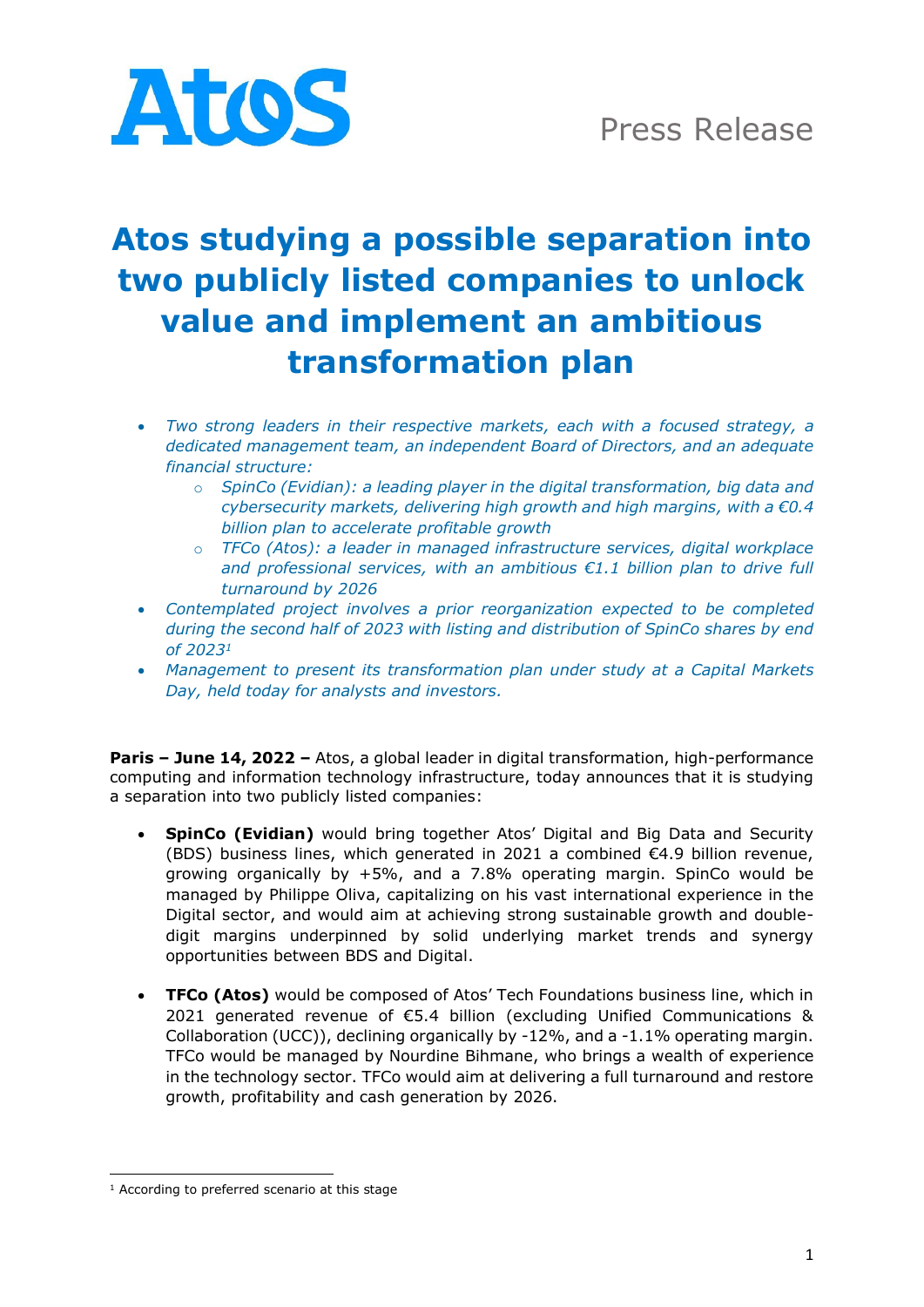**Rodolphe Belmer, Chief Executive Officer of Atos**, said: *"Today we announce our intention to take the in-depth transformation of the Group, started at the beginning of the year, one step further. This potential new path for Atos would aim to optimize the two distinct markets that the Group operates in, both with fundamentally different dynamics: on the one hand, the infrastructure-driven, asset-led market, and, on the other hand, the digital applications and security driven market.*

*Separating these two businesses would create two companies, leaders in their respective segments with proven and recognized track records: Tech Foundations is a trusted partner of choice for managing and modernizing mission critical systems, broadly recognized by the market for leading positions in Digital Workplace and Hybrid Infrastructure; and SpinCo would be strategically positioned on the data & security markets, recognized as the worldwide leader in managed security and #3 in supercomputing.* 

*By specializing in two businesses on different and equally attractive paths, each company would focus on what they do best for their customers, creating significant new investment capacity for both and giving both the chance for long term success, growth and achievement. I would like to thank our talented and dedicated employees, who have embarked on the Group's transformation journey since the beginning of the year."*

**Bertrand Meunier, Chairman of the Board of Directors of Atos**, added: *"Having examined a number of possible options, Atos' Board of Directors is convinced that the envisioned project, presented today by the management, is the best possible for the Group, and would create the highest value for all Atos Stakeholders."*

# **The contemplated project would maximize value for all Atos' stakeholders by:**

- Creating two companies, with an increased focus on their respective strategies and markets, each with a dedicated management team, the agility to better serve their customers and to execute their respective transformation plans;
- Providing each company with an adequate capital structure adapted to its respective growth and cash generation profile;
- Unlocking value of SpinCo by creating a publicly listed company exposed to highgrowth and high-margin markets;
- Supporting TFCo's transformation and fully financing its turnaround, thereby restoring its financial performance, while keeping optionality to participate in market consolidation;
- Creating a wealth of professional development opportunities for employees.

# **Studying the creation of two strong leaders in their respective markets**

# **1. SpinCo (Evidian): a leading player positioned in the high-growth digital transformation, big data and cybersecurity markets**

SpinCo (Evidian) would be positioned in high growth markets, driven by the shift to public cloud, increasing need for cybersecurity, big data and analytics going mainstream, and the development of smart applications. SpinCo would be led by a seasoned management team with a successful track record, under the leadership of Philippe Oliva (and appointed deputy Group CEO in charge of the Digital/BDS perimeter) and Anil Agrawal as CFO. In 2021, the SpinCo perimeter generated €4.9 billion revenue, a 7.8% operating margin and a c. €150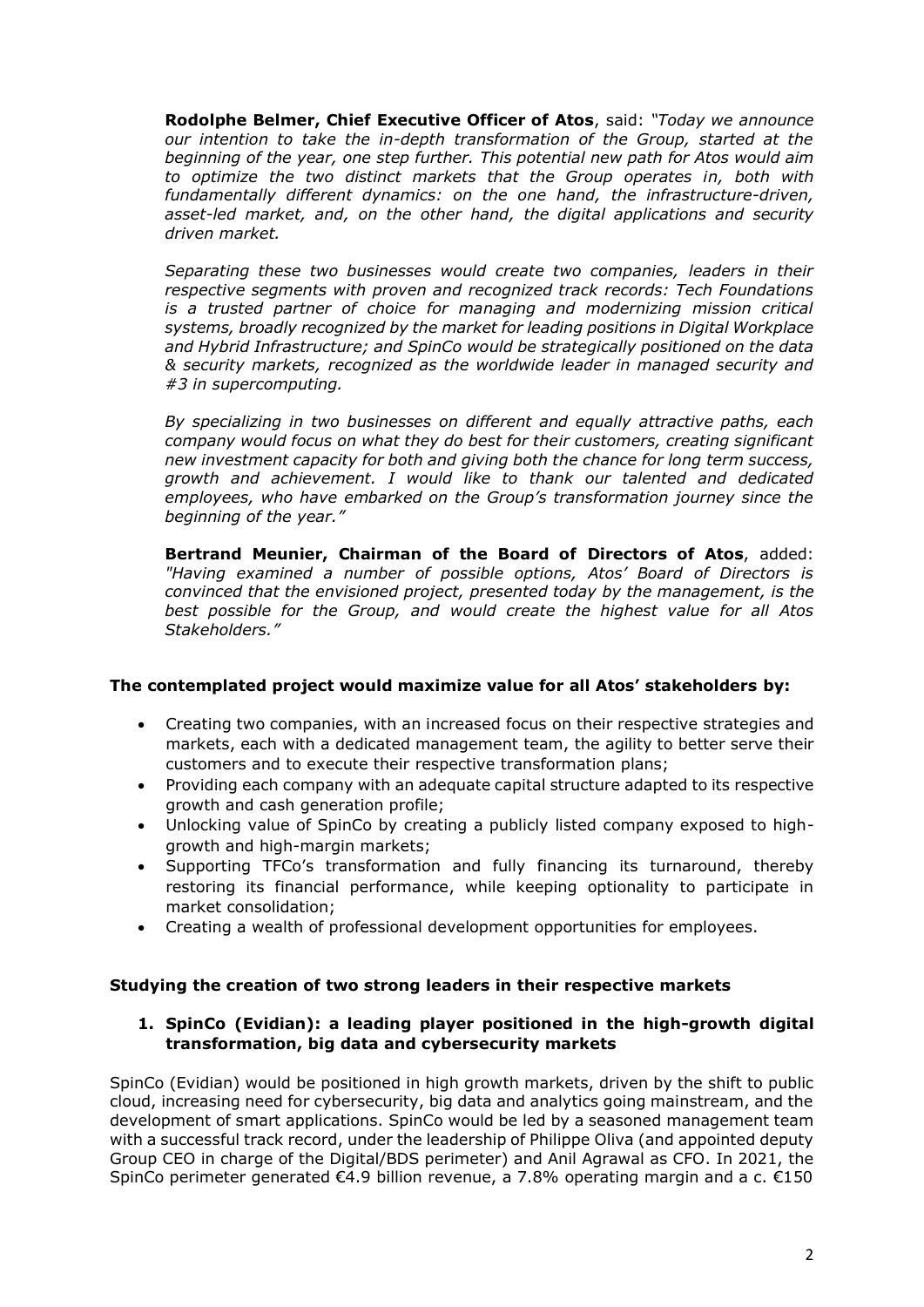million free cash flow before interest and tax. SpinCo would bring together two of Atos' existing business lines:

- **Digital**: with 50,000 experts<sup>2</sup> and strong partnerships with hyperscalers and market leading software vendors, Digital partners with customers in their digital journey to help them transform their businesses. In a fast-growing market supported by the shift to cloud and an increasing demand for digital transformation, Digital is well positioned to grow. Led by Rakesh Khanna, Digital generated €3.5 billion in revenue and a high single-digit operating margin in 2021. Digital's 2022- 2026 acceleration plan, for a total cost of  $c$ . €370 million over the period, would aim at improving its sales performance in order to unlock growth potential, and transforming its delivery model in order to enhance profitability.
- **Big Data and Security (BDS)**: with 9,000 highly talented experts<sup>2</sup>, BDS is the trusted partner for secure data intelligence, through two activities: Digital Security and Advanced Computing. Recognized by Gartner as the #1 player in Managed Security Services worldwide and by Hyperion as the #3 player worldwide in Supercomputing, BDS enjoys a strong position in its markets, to capitalize on a growing demand for cybersecurity and advanced computing products and services. Led by Jean-Philippe Poirault, BDS generated €1.4 billion in revenue and a midsingle-digit operating margin in 2021 (driven down by the Advanced Computing division while Digital Security stood at a high-single digit). Investments in BDS over 2022-2026, for a total amount of c. €40 million, would aim at accelerating growth, notably by repositioning its advanced computing portfolio, and stepping up operating margin, through renewed growth and improved cost base.

SpinCo would benefit from strong commercial and managerial synergy opportunities between its two business lines, in particular with the fertilization of Digital's customer base by BDS and with a joint go-to-market strategy. In total, SpinCo's acceleration plan is expected to represent an investment of  $\epsilon$ 0.4 billion over the next five years. This is expected to allow SpinCo to deliver c. 7% organic growth on average over 2022-2026 (starting from an expected €5.3 billion in 2022), to gradually improve its operating margin to 12% in 2026 and generate €700 million in free cash flow before interest and tax, corresponding to a 75% to 80% OMDA conversion<sup>3</sup>. SpinCo's leverage target would be below 3.0x OMDA as of 2024.

### **2. TFCo (Atos): leader in Managed Infrastructure Services, Digital Workplace and Professional Services**

TFCo (Atos) would consist of Atos' Tech Foundations business line, focused on designing, building and managing complex and vital information systems worldwide. Led by Nourdine Bihmane (and appointed Group deputy CEO in charge of the Tech Foundations perimeter) and Darren Pilcher, CFO, Tech Foundations is positioned on the infrastructure and private cloud market, which is currently experiencing a mix shift from traditional to next generation infrastructure. With  $48,000$  employees<sup>2</sup> across the world and serving more than  $1,200$ customers across geographies and industries, Tech Foundations generated, in 2021 (excluding UCC),  $\epsilon$ 5.4 billion in revenue, a -1.1% operating margin and a  $\epsilon$ -507 million free cash flow before interest and tax (including an exceptional €-180 million cash out related to the funding of a restructuring plan in Germany and working capital normalization for around €-200 million).

<sup>&</sup>lt;sup>2</sup> Indicative and provisional figure as c. 6,000 Atos employees are still in the process of being allocated. If a decision is made to move forward with the envisaged project, full allocation is expected to be completed at the close of the project.

 $3$  Expressed in percentage of OMDA pre-IFRS 16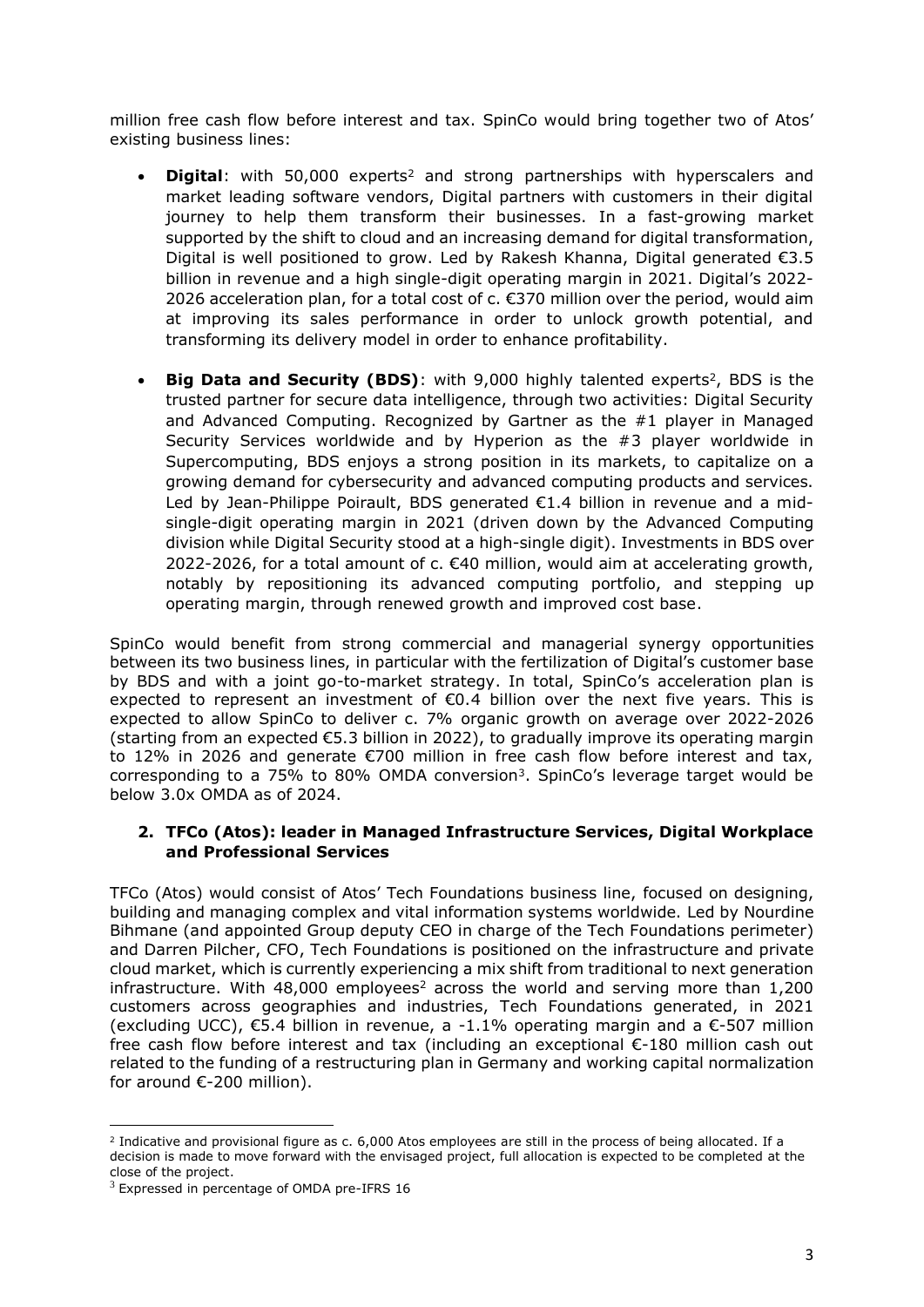In order to adapt to the shifting market trends described above, TFCo would implement an ambitious turnaround plan that would ultimately reposition the business for growth, profitability and cash generation. This plan, for a total cost of €1.1 billion over the 2022-2026 period, is articulated around 3 key steps:

- Refocus: rationalizing the activity portfolio to pave the way for transformation, by exiting non-strategic businesses and turning around or exiting negative margin accounts;
- Recover: resetting the cost structure by addressing structural issues across right shoring, age pyramid, reducing third-party spending and consolidating data centers and facilities to drive cost savings;
- Rebound: stabilize revenue and then pivot to growth, thanks to the development of next generation offerings and investments in sales capabilities.

TFCo is expected to generate c. €5.0 billion in revenue in 2022 (excluding UCC). As the turnaround plan is being executed, revenue is expected to decrease to c. €4.1 billion in 2024 before stabilizing in 2025 and resuming a growth trajectory form 2026 onwards. Operating margin is expected to turn positive in 2025 and to exceed 5% in 2026. Free cash flow before interest and tax is expected at  $£150$  million in 2026 and growing around  $£50$ million per year thereafter, which would enable TFCo to have a solid stand-alone path or participate in industry consolidation.

# **Financing**

Should Atos decide to move forward with this project, the Group estimates its total funding needs for the 2022-2023 period, until the contemplated separation would become effective, to be around  $\epsilon$ 1.6 billion. This amount of  $\epsilon$ 1.6 billion is based on a  $\epsilon$ 3.4 billion cash position as of December 2021 and a  $\epsilon$ 2.8 billion minimum cash needed to run the Group's operations as of December 2023, and takes into account:

- An estimated €-1.4 billion total cash outflow, including the costs of the transformation plans of both SpinCo and TFCo, for their portion to be expensed in 2022 and 2023, (c.  $\epsilon$ -0.9 billion), a potential further increase in working capital in the context of the Group transformation, (c.  $\epsilon$ -0.4 billion), the Cloudreach acquisition, as well as free cash flows and other items for the 2022-2023 period;
- Debt repayments for an estimated cumulative amount of  $E-1.5$  billion over the period;
- Proceeds expected from a contemplated non-core businesses disposal program (mostly within SpinCo), for €0.7 billion.

This funding requirement is covered by the Group's current liquidity at hand, and the Group is currently in advanced discussions with two of its financing banks.

After the completion of the contemplated separation, the capital structure of both Spin Co and TFCo would be designed to fit their respective financial profile and funding needs.

# **Contemplated transaction calendar and details**

If it is decided to move forward with the project, the objective would be to complete the separation into two entities (involving a prior reorganization of the Group) during the second half of 2023, and to complete the listing and distribution of SpinCo shares by the end of 2023, according to the preferred scenario at this stage. Atos' Board of Directors has approved the launch of the in-depth study of the contemplated transaction. The decision on this reorganization and separate listing project and its terms and conditions will be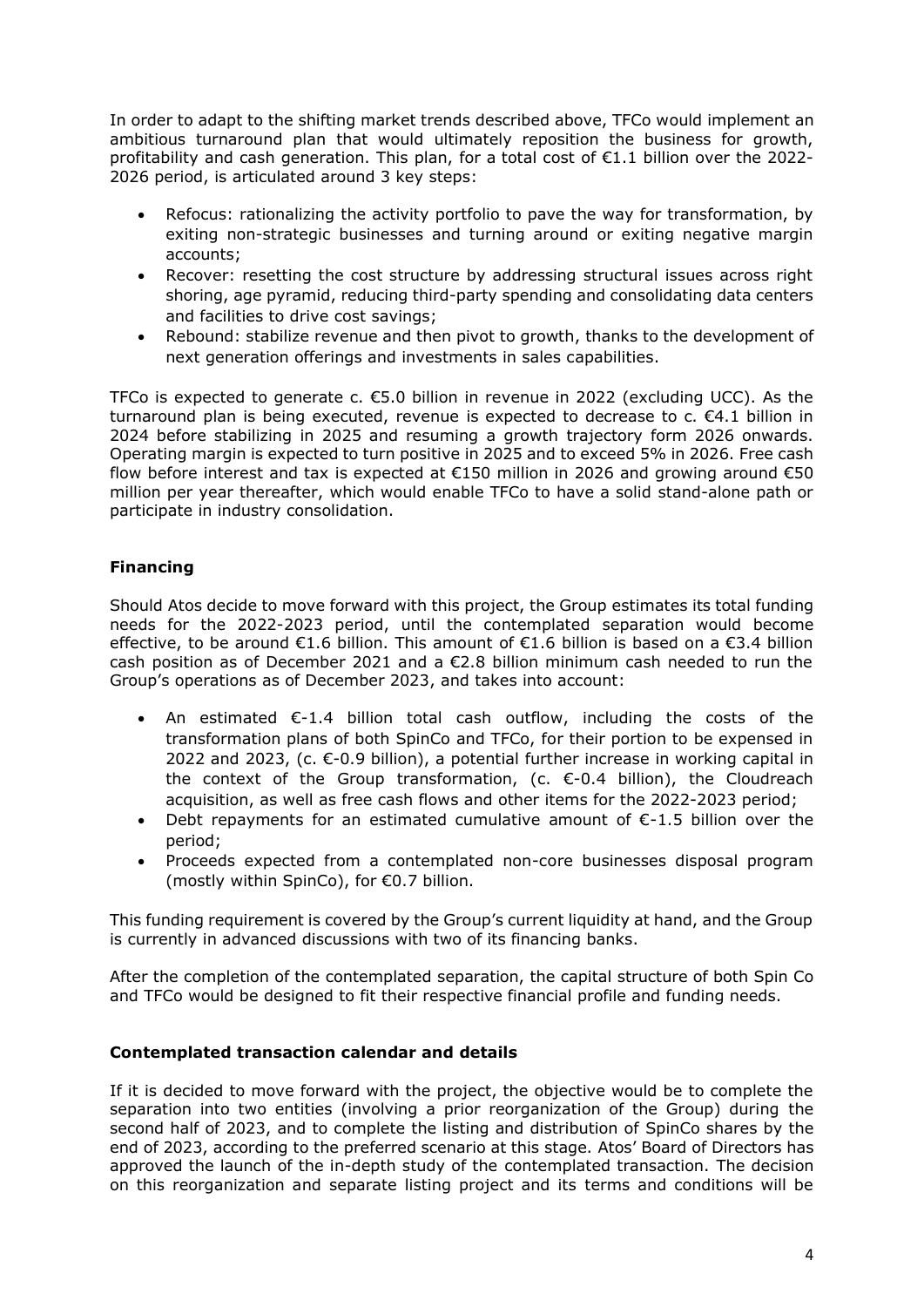made after the ongoing in-depth analysis has been completed; it remains conditional on general market conditions and would be subject to customary processes, including governance bodies and shareholders' approval as well as consultation with the relevant employee representative bodies. Further information on any significant developments in this respect will be made to the market in due time, in accordance with applicable regulations.

In the preferred scenario at this stage, Atos' shareholders would retain their current shares of Atos and would receive SpinCo shares as in-kind distributions. SpinCo would be listed on the Euronext Paris stock exchange. After completion of the envisaged transaction, it is currently contemplated that Atos shareholders would hold 100% of TFCo and 70% of Spin Co. The remaining 30% stake in Spin Co would be held by TFCo and monetized over time to refinance TFCo's turnaround costs.

While SpinCo and TFCo management teams will be fully dedicated to their day-to-day operations and the execution of their respective transformation plans, the potential separation process will be managed by a dedicated team led by Rodolphe Belmer, Atos Chief Executive Officer, alongside Diane Galbe, Atos Chief Strategy Officer.

### **Atos 2022 financial outlook**

- Revenue growth at constant currency of  $-0.5\%$  to  $+1.5\%$ ;
- Operating margin of 3% to 5%;
- Free cash flow between  $\epsilon$ -150 million and  $\epsilon$  200 million.

Business trends at the date of this press release confirm revenue growth and free cash flow ranges and point towards the lower half of the operating margin range.

#### **Advisors**

D'Angelin & Co, Goldman Sachs Bank Europe SE, Perella Weinberg Partners LP and Rothschild & Co are acting as financial advisors to Atos. Darrois Villey Maillot Brochier and White & Case are acting as legal advisors and Clifford Chance is acting as tax advisor.

**\*\*\***

#### **Contacts**

**Investor Relations** – Thomas Guillois – +33 6 21 34 36 62 – thomas.quillois@atos.net **Media** – Martin Bovo – +33 6 14 46 79 94 – [martin.bovo@atos.net](mailto:martin.bovo@atos.net)

#### **About Atos**

Atos is a global leader in digital transformation with 111,000 employees and annual revenue of c.  $\epsilon$ 11 billion. European number one in cybersecurity, cloud and high-performance computing, the Group provides tailored end-to-end solutions for all industries in 71 countries. A pioneer in decarbonization services and products, Atos is committed to a secure and decarbonized digital for its clients. Atos is a SE (Societas Europaea), listed on Euronext Paris and included in the CAC 40 ESG and Next 20 Paris Stock indexes.

The [purpose of Atos](https://atos.net/en/raison-detre) is to help design the future of the information space. Its expertise and services support the development of knowledge, education and research in a multicultural approach and contribute to the development of scientific and technological excellence. Across the world, the Group